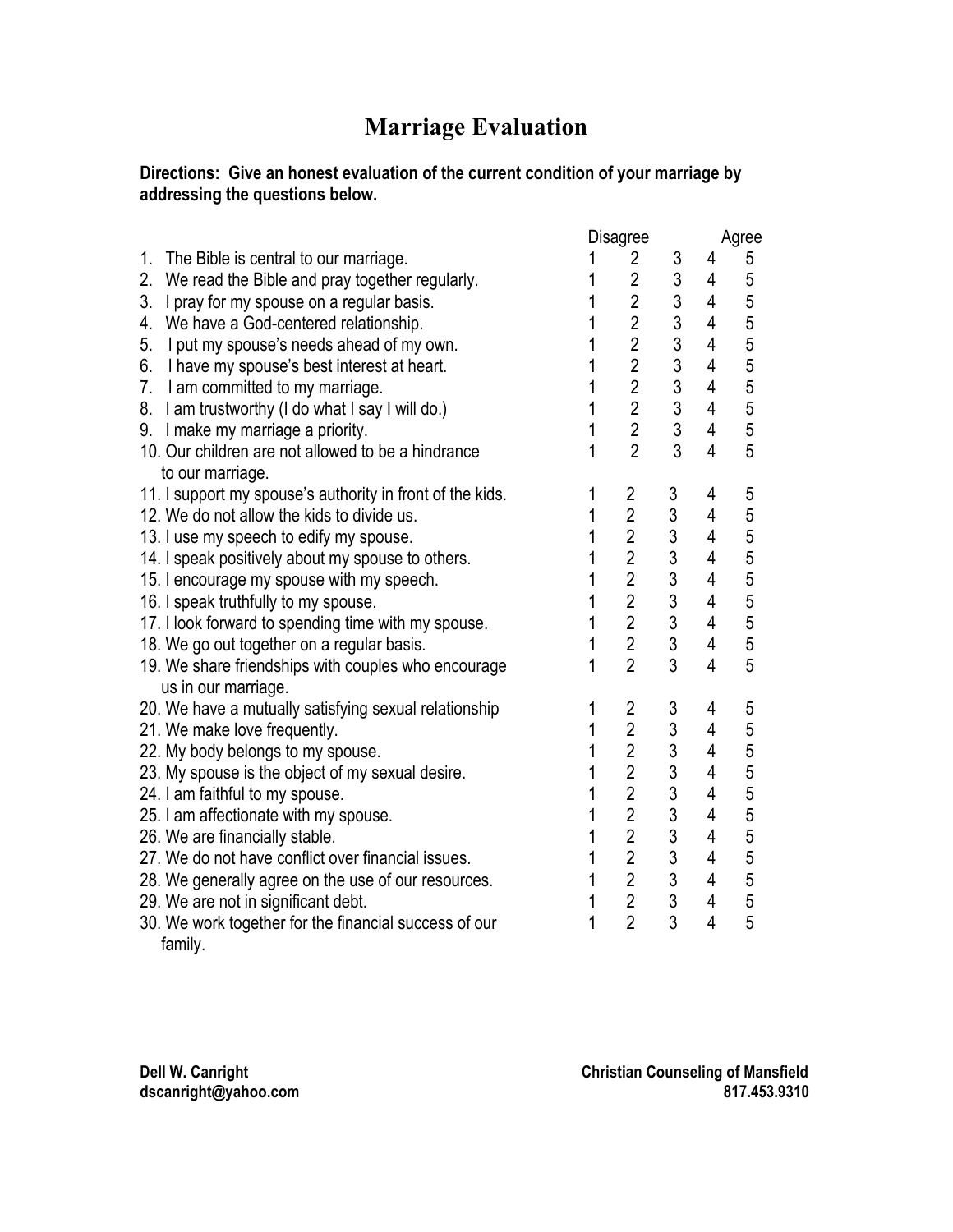# **Wife Evaluation**

### **Directions: Evaluate yourself with each of the questions listed below.**

|     |                                                                                                            | <b>Disagree</b> |                |   | Agree          |                |  |
|-----|------------------------------------------------------------------------------------------------------------|-----------------|----------------|---|----------------|----------------|--|
| 1.  | I submit to my husband in everything as unto the Lord.                                                     | 1               | $\overline{2}$ | 3 | 4              | 5              |  |
| 2.  | I encourage my husband to lead me spiritually.                                                             | 1               | $\overline{2}$ | 3 | 4              | 5              |  |
| 3.  | I show respect to my husband.                                                                              | $\mathbf{1}$    | $\overline{2}$ | 3 | 4              | 5              |  |
| 4.  | I accept my husband as my head, and treat him<br>accordingly.                                              | 1               | $\overline{2}$ | 3 | 4              | 5              |  |
| 5.  | I do not try to change my husband by nagging.                                                              | 1               | $\overline{2}$ | 3 | 4              | 5              |  |
| 6.  | I respond with a gentle and quiet spirit.                                                                  | 1               | $\overline{2}$ | 3 | $\overline{4}$ | 5              |  |
| 7.  | I bring my husband good and not harm.                                                                      | 1               | $\overline{2}$ | 3 | $\overline{4}$ | 5              |  |
| 8.  | I am a good steward of our financial resources.                                                            | 1               | $\overline{2}$ | 3 | $\overline{4}$ | 5              |  |
| 9.  | My behavior brings my husband respect.                                                                     | 1               | $\overline{2}$ | 3 | $\overline{4}$ | 5              |  |
| 10. | I have a proper fear of the Lord.                                                                          | 1               | $\overline{2}$ | 3 | $\overline{4}$ | 5              |  |
| 11. | I work diligently for the good of the family.                                                              | 1               | $\overline{2}$ | 3 | $\overline{4}$ | 5              |  |
| 12. | I share joyfully in the act of lovemaking.                                                                 | 1               | $\overline{2}$ | 3 | $\overline{4}$ | 5              |  |
| 13. | My body does not belong to me alone, but to my<br>husband also.                                            | 1               | $\overline{2}$ | 3 | $\overline{4}$ | $\overline{5}$ |  |
| 14. | I communicate my sexual desire to my husband.                                                              | 1               | $\overline{2}$ | 3 | 4              | 5              |  |
| 15. | Lovemaking brings us closer, rather than divides us.                                                       | 1               | $\overline{2}$ | 3 | 4              | 5              |  |
| 16. | I seek to fulfill my part in the marriage as unto the<br>Lord, regardless of how my husband does his part. | 1               | $\overline{2}$ | 3 | 4              | 5              |  |
| 17. | I support my husband's leadership in front of the<br>children.                                             | 1               | $\overline{2}$ | 3 | $\overline{4}$ | 5              |  |
| 18. | I am guided by God's Word rather than by my<br>own desires.                                                | 1               | $\overline{2}$ | 3 | 4              | 5              |  |

**dscanright@yahoo.com 817.453.9310**

Dell W. Canright Counseling of Mansfield<br>dscanright @yahoo.com **Christian Counseling of Mansfield**<br>817.453.9310